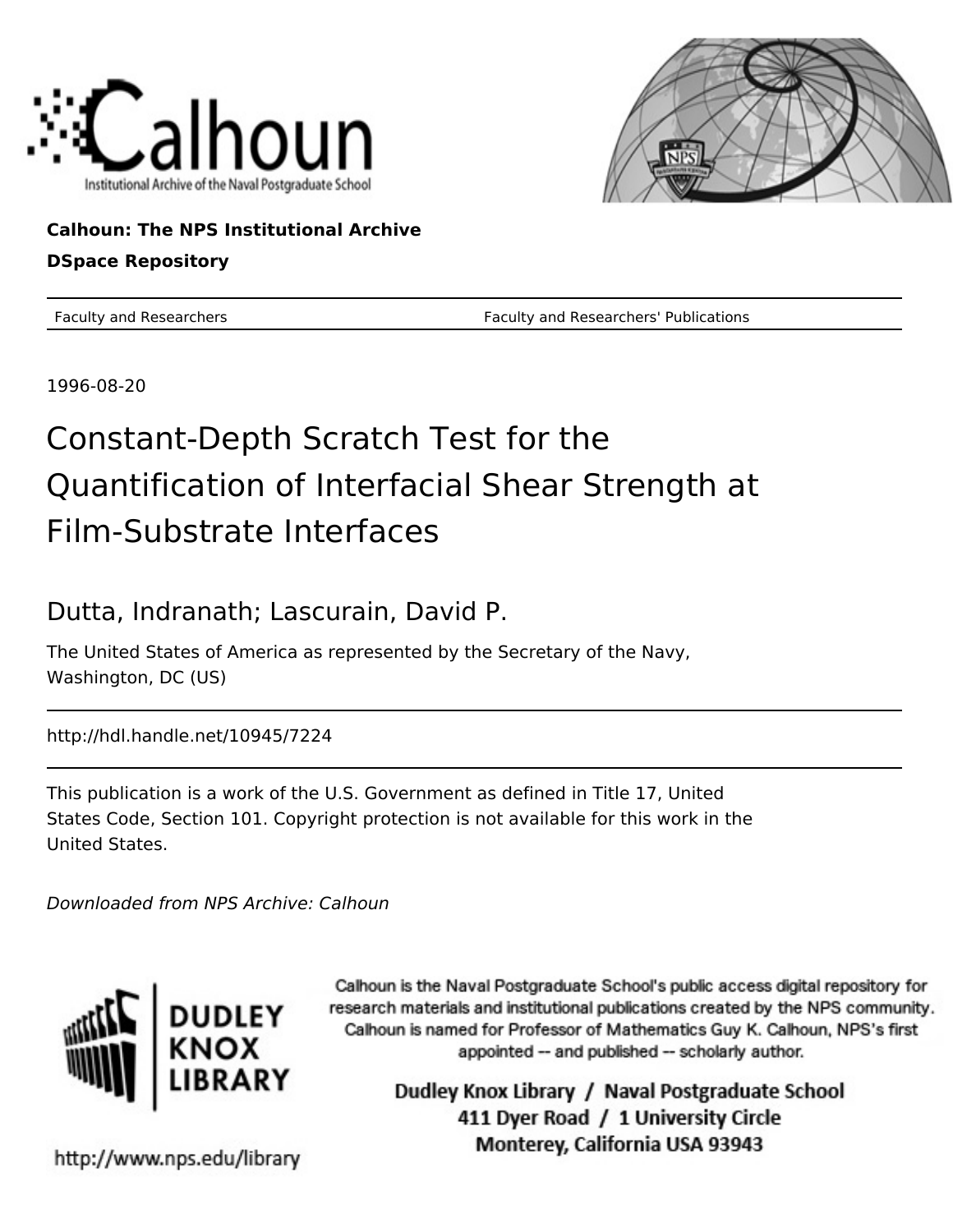

## **United States Patent**

### Dutta et al.

### [54] CONSTANT-DEPTH SCRATCH TEST FOR THE QUANTIFICATION OF INTERFACIAL SHEAR STRENGTH AT FILM-SUBSTRATE INTERFACES

- [75] Inventors: Indranath Dutta, Marina, Calif.; David P. Lascurain, North Charleston, S.C.
- [73] Assignee: The United States of America as represented by the Secretary of the Navy, Washington, D.C.
- [21] Appl. No.: 422,725
- [22] Filed: Apr. 11, 1995
- [51] Int. CI.6 •••••••••••••••••••••••..••••••••••••••••••••••.•.••••. GO IN 3/34
- [52] U.S. CI ................................. *73/150* A; 73/81; 73/866
- [58] Field of Search .............................. 73/866, 838, 841, 73/842, 81, 150 A, 159, 160, 104, 105, 79

#### [56] References Cited

### U.S. PATENT DOCUMENTS

[11] Patent Number: 5,546,797

### [45] **Date of Patent:** Aug. 20, 1996

*Primary Examiner-Richard* Chilcot

*Assistant Examiner-Max* Noori

*Attorney, Agent, or* Firm-Donald E. Lincoln; William C. Garvert

### [57] ABSTRACT

A Constant-Depth Scratch Test (CDST) technique to quantitatively determine the shear strength of interfaces between thin metallic or non-metallic films and metal or ceramic substrates is revealed. The test overcomes two problems associated with other types of scratch tests, namely the instrumental complexity required for real-time detection of interfacial failure, and the inability to quantify interfacial strength. These problems are circumvented by maintaining a constant depth during scratching through the coating and the substrate, monitoring the horizontal and vertical forces to sustain the constant depth scratch, and finally by using a model to analyze the test results to quantify the interfacial shear strength. Unlike other scratch tests, this test is capable of measuring interfacial shear strength as a function of position on the film-substrate sample.

### 3 Claims, 8 Drawing Sheets

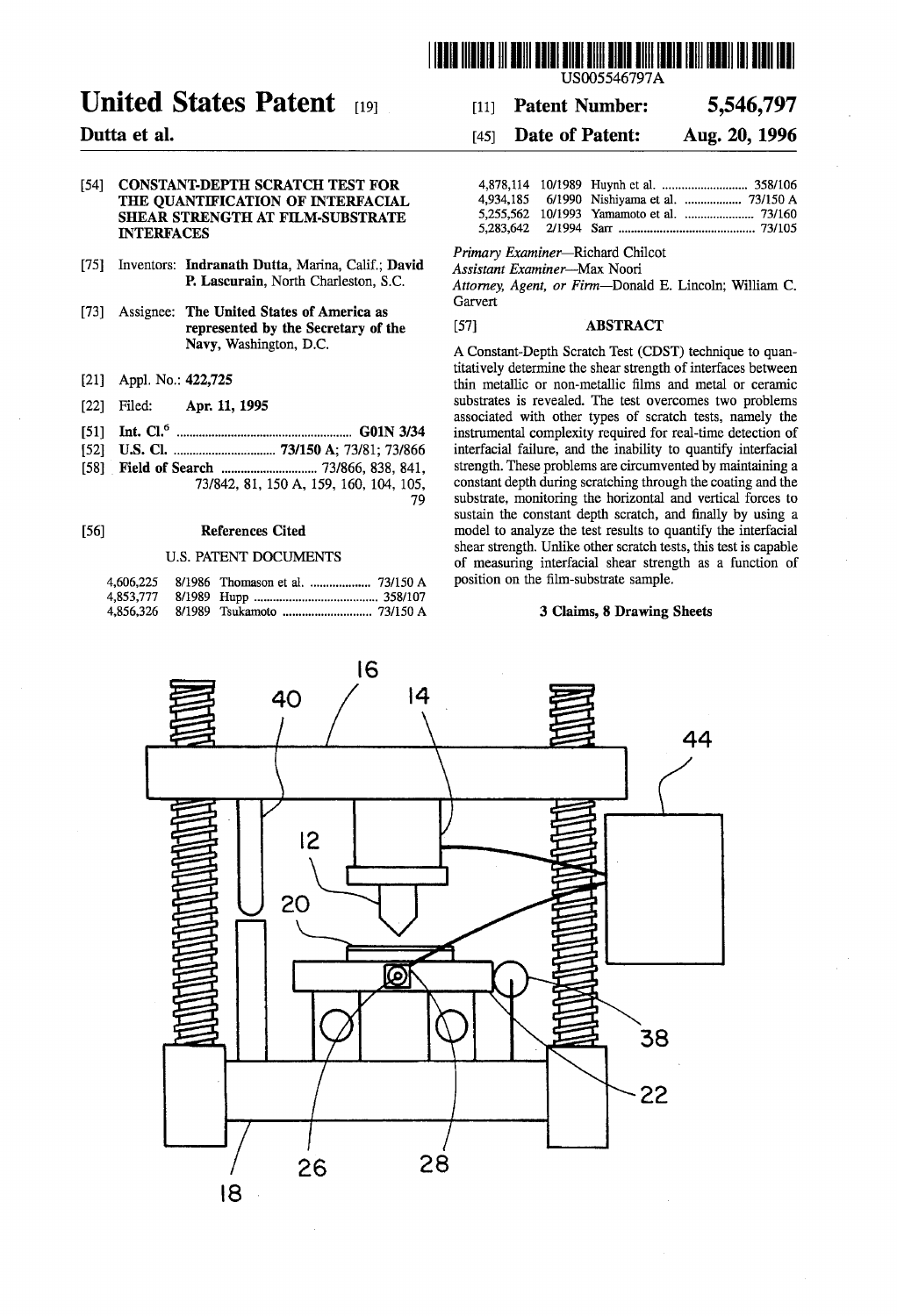

# FIGURE I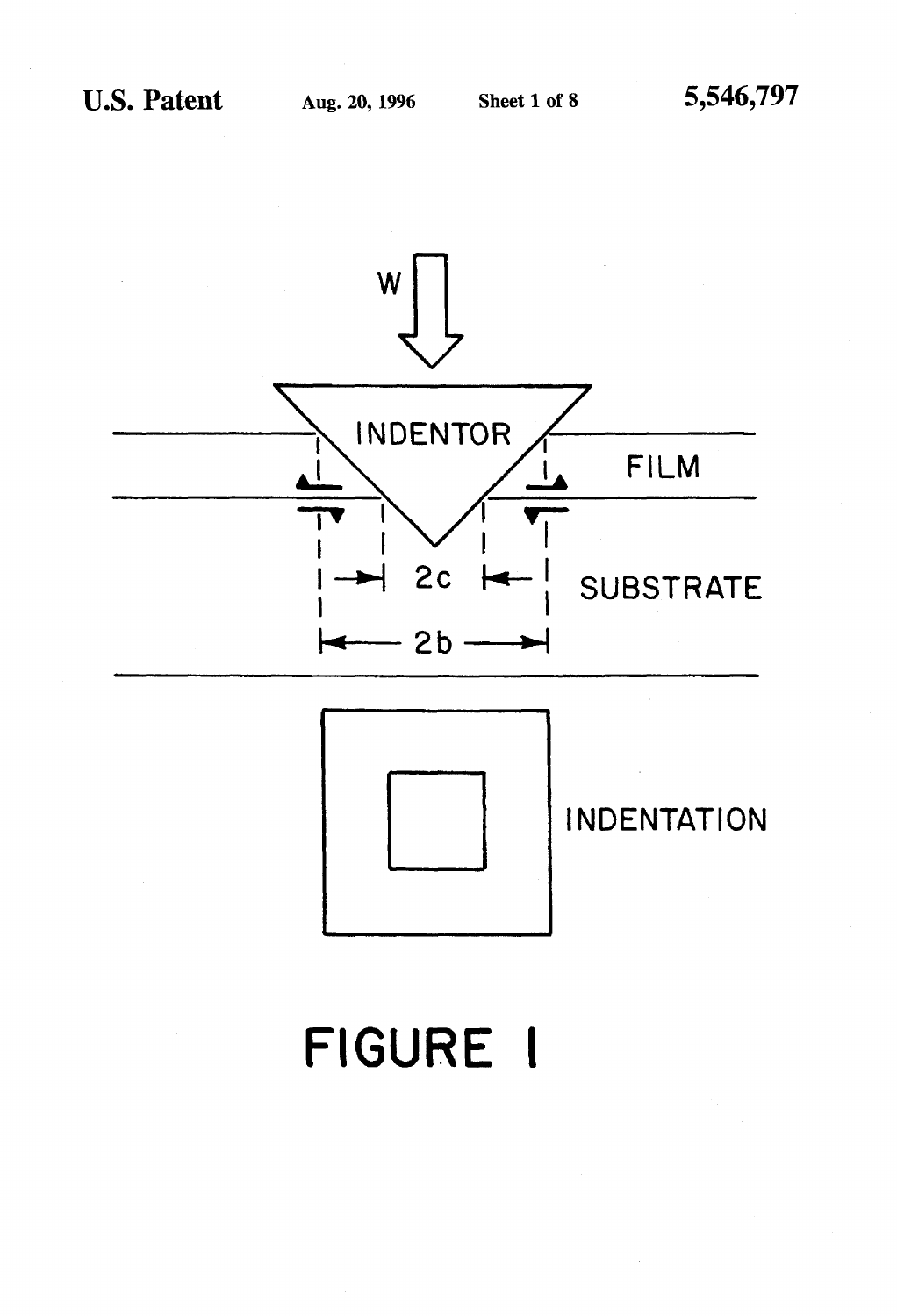

**FIGURE 2**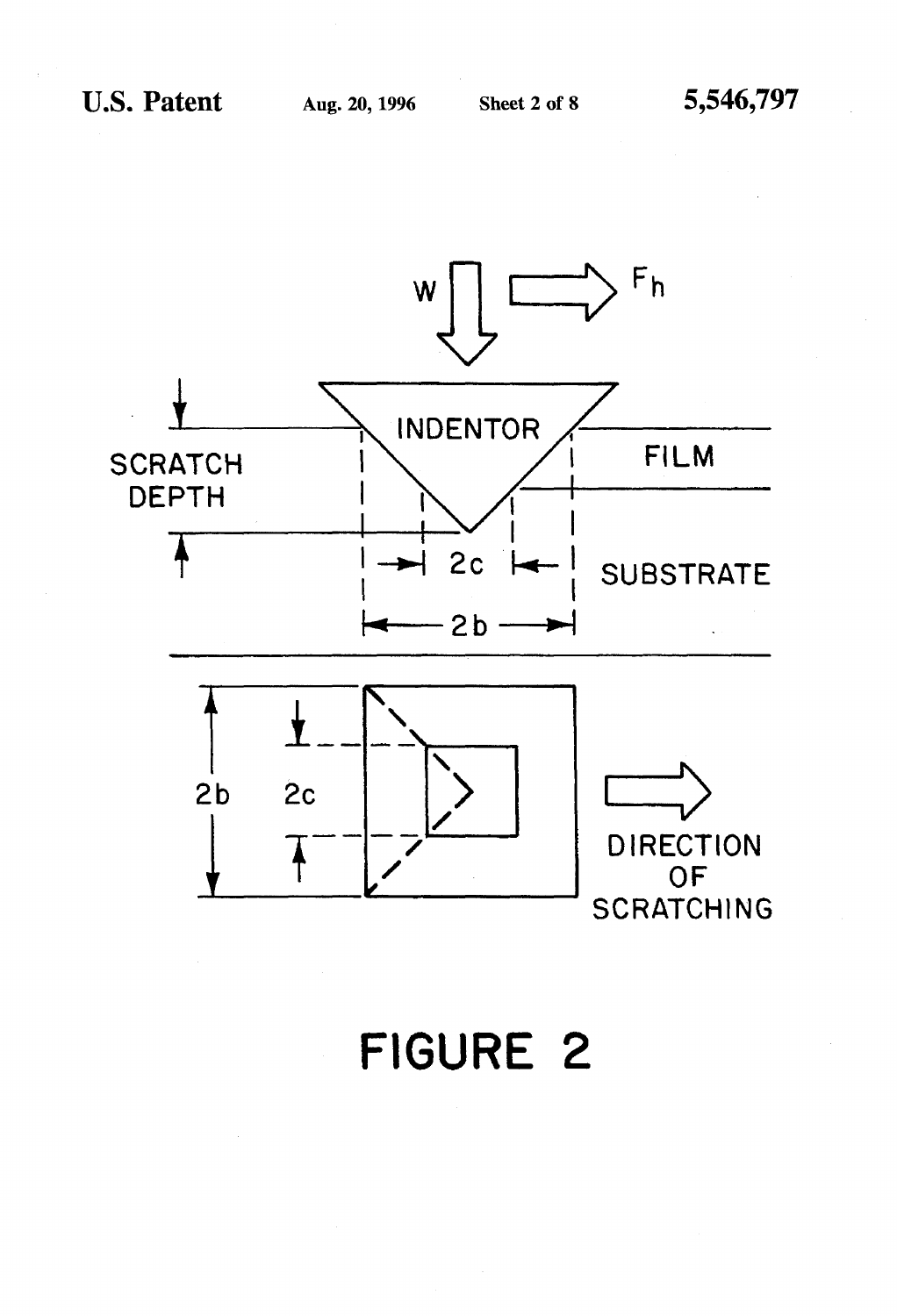

# **FIGURE 30**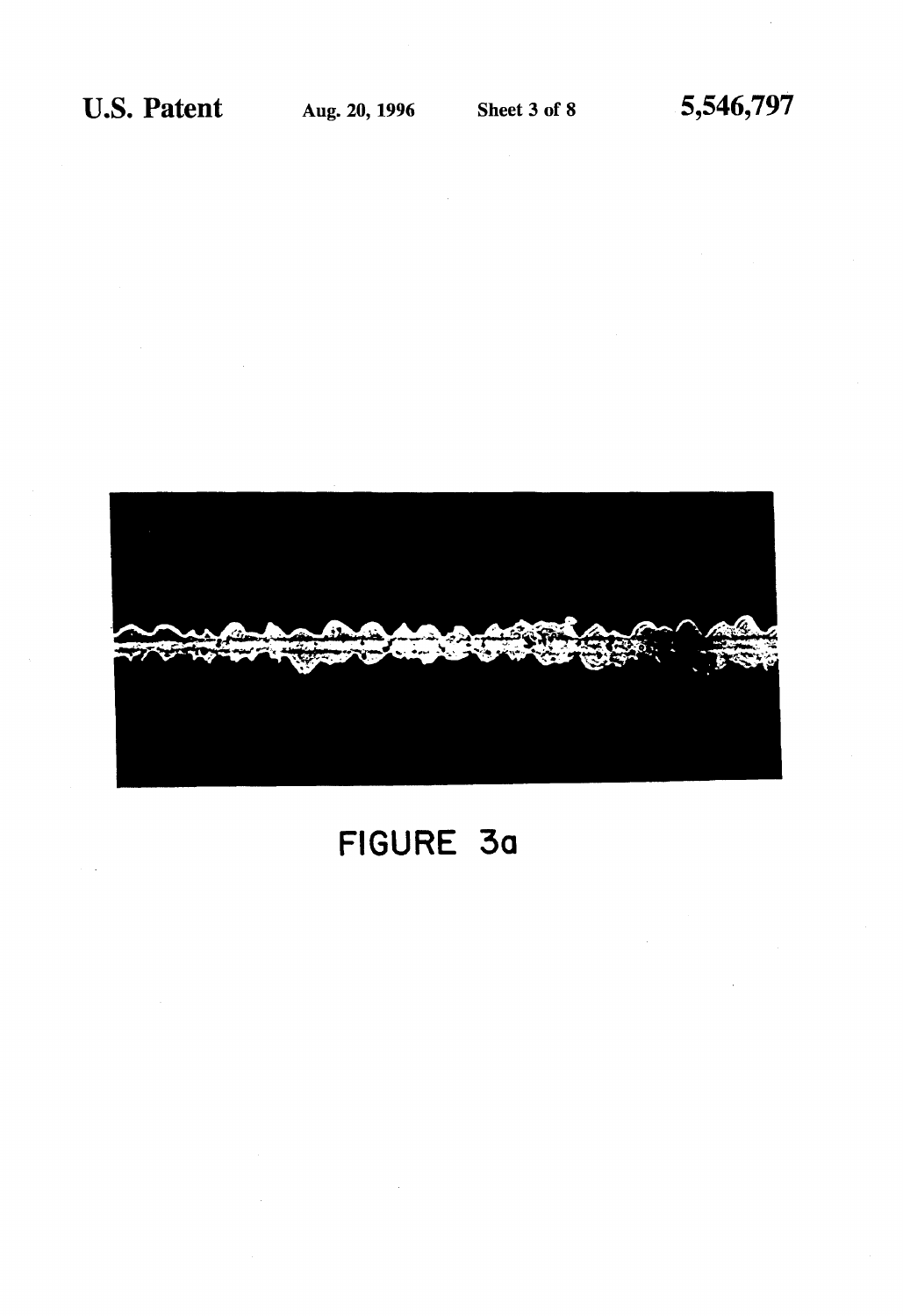

## FIGURE 3b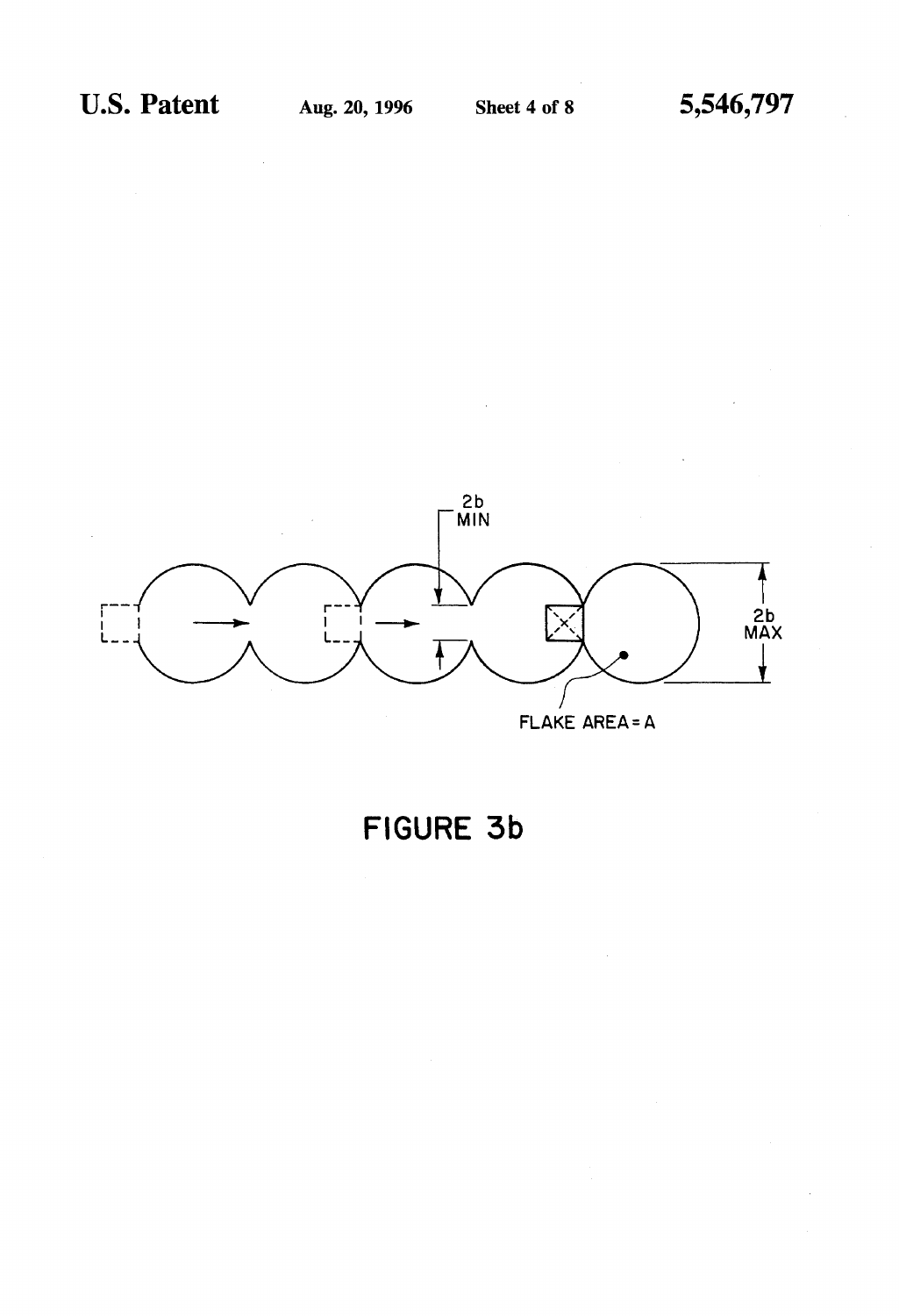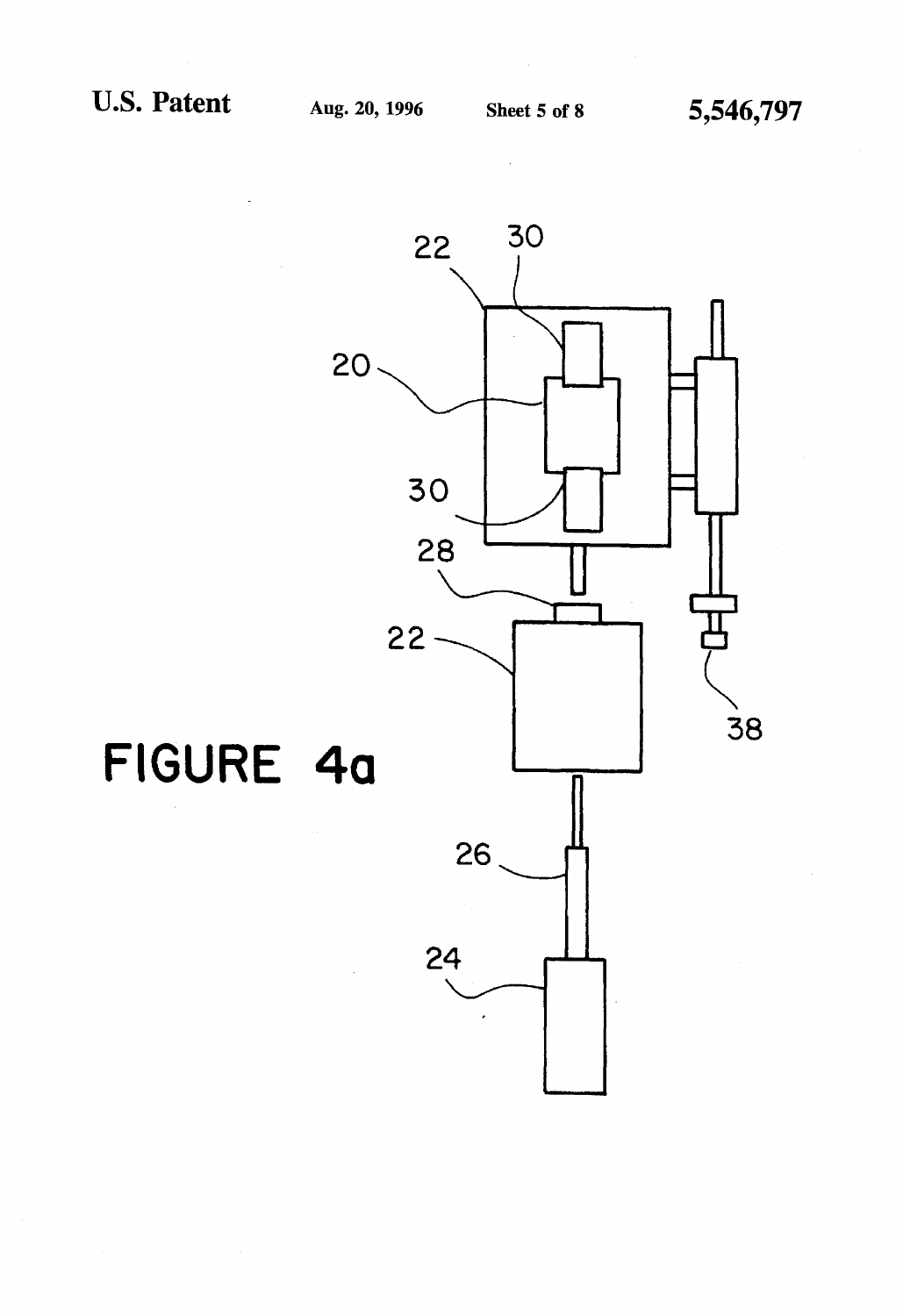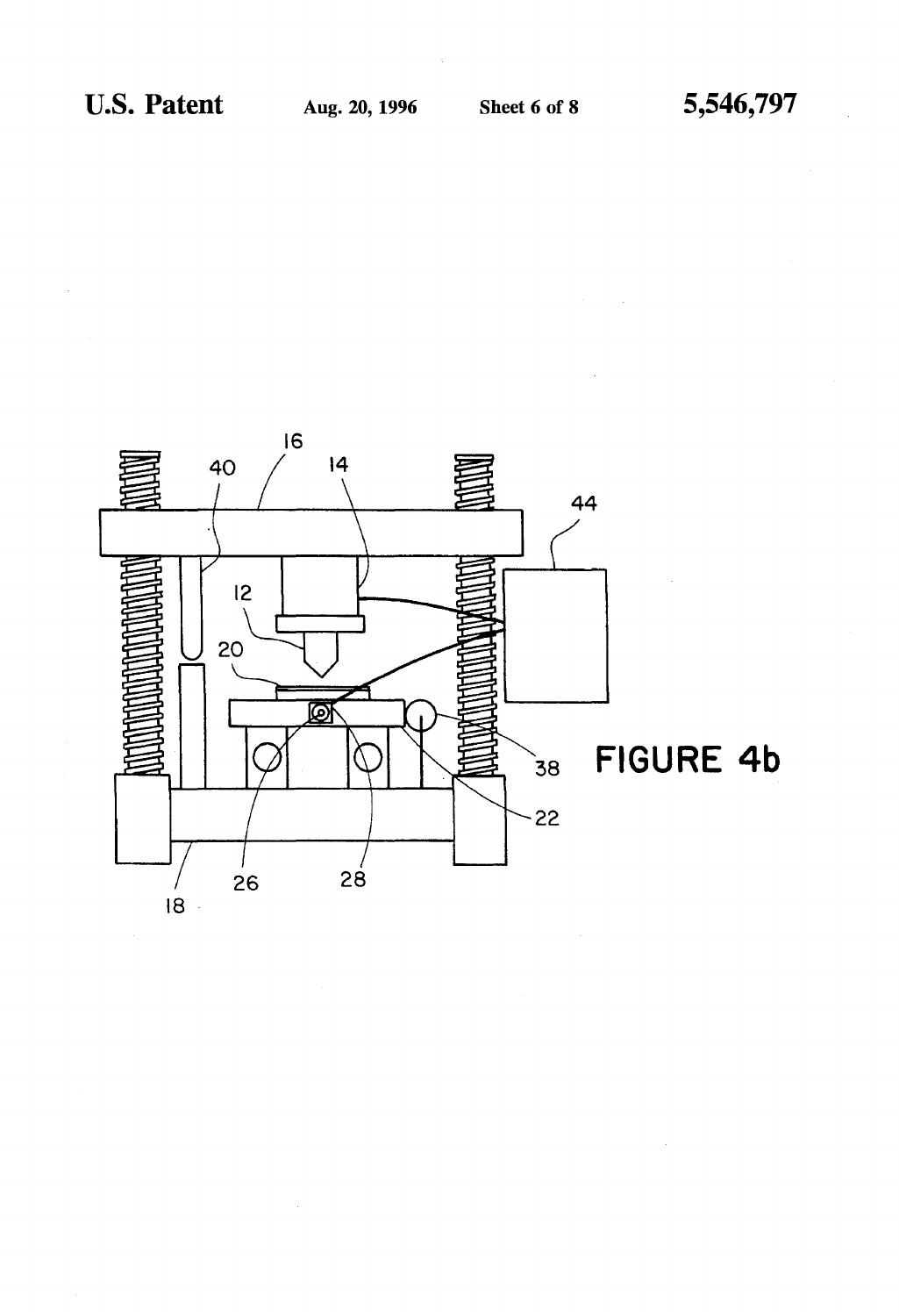

 $FIG. 5(a)$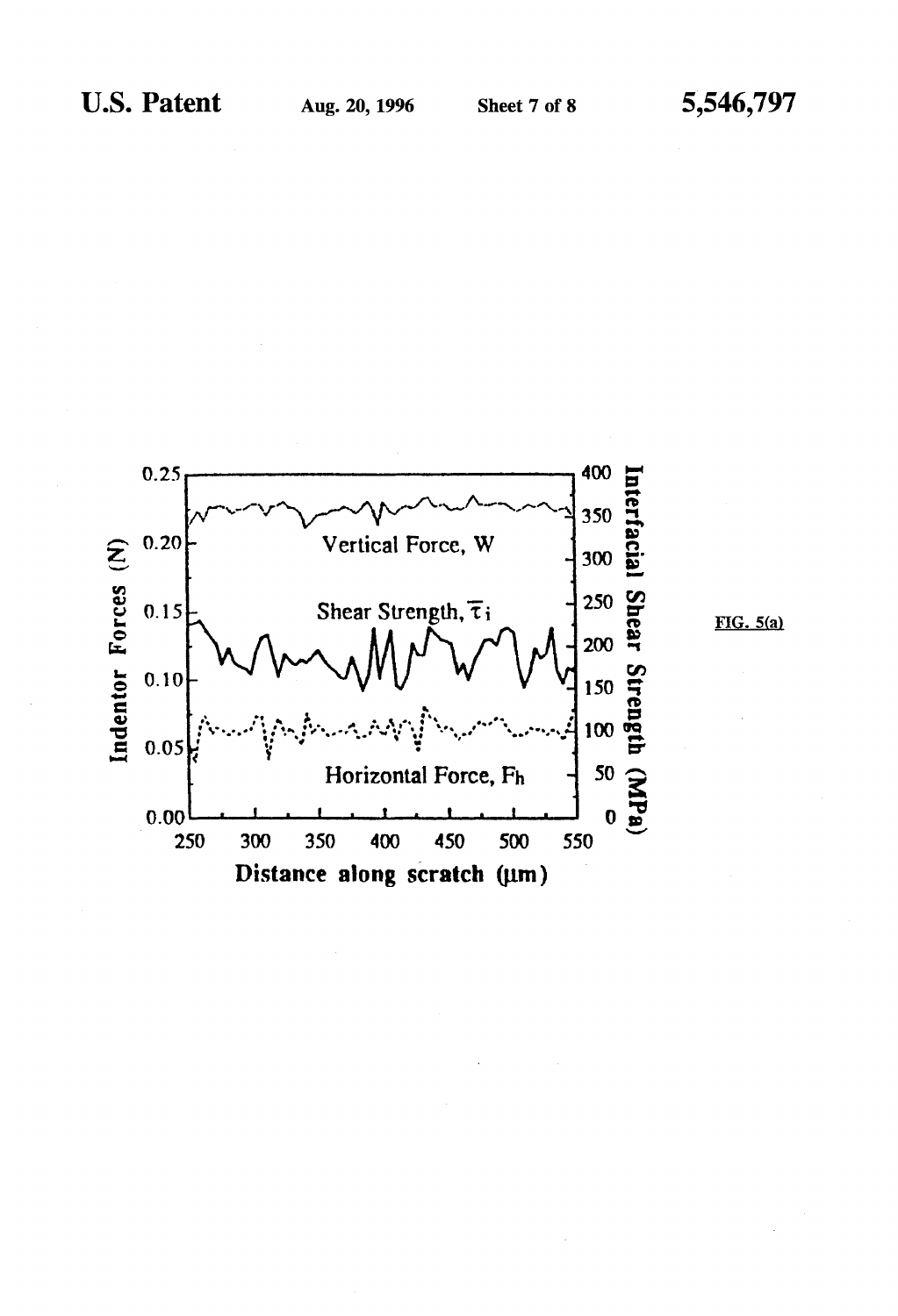

 $FIG. 5(b)$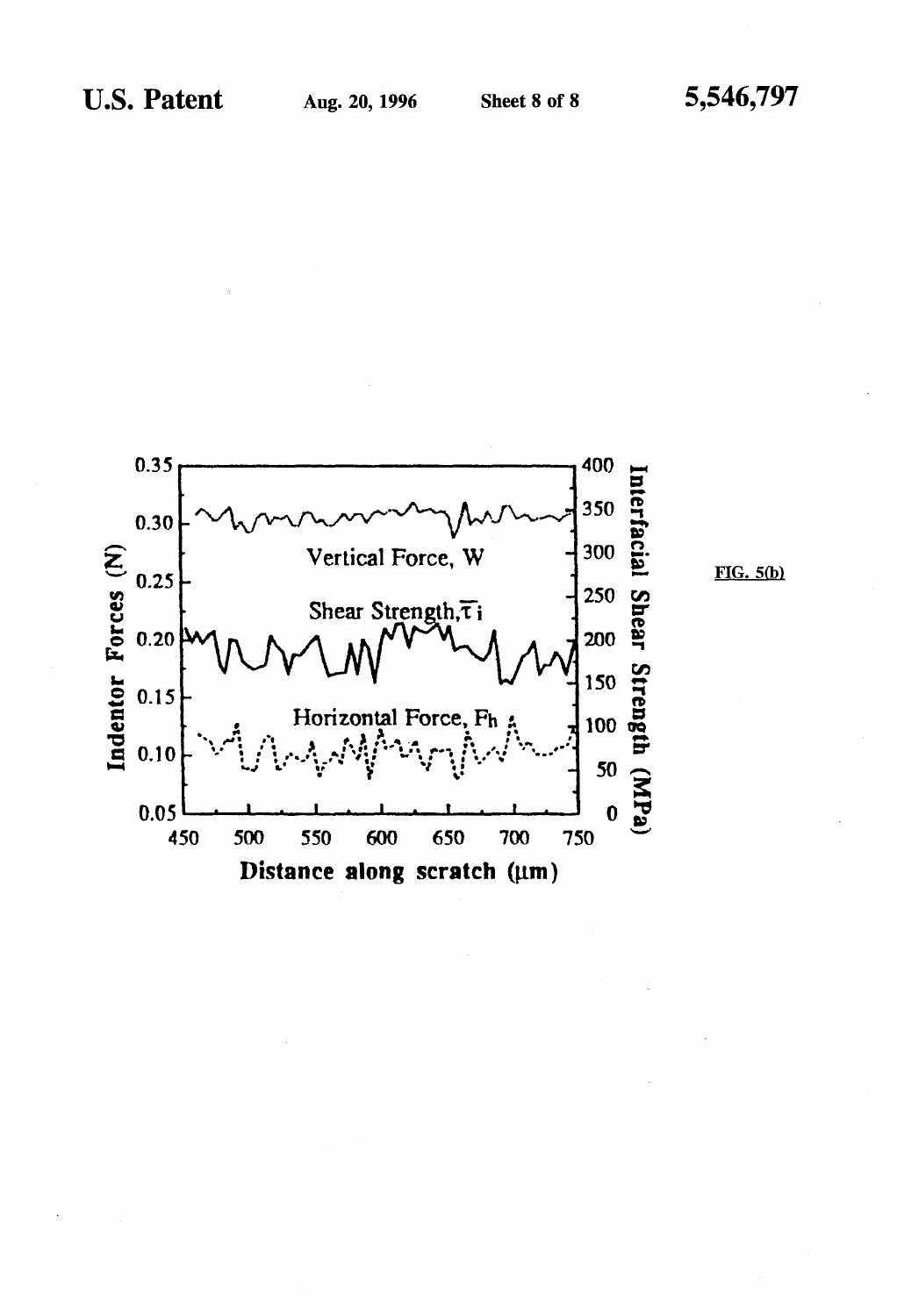### **CONSTANT-DEPTH SCRATCH TEST FOR THE QUANTIFICATION OF INTERFACIAL SHEAR STRENGTH AT FILM-SUBSTRATE INTERFACES**

### BACKGROUND OF THE INVENTION

### 1. Field of Invention

This invention pertains to electronic and coating applica- 10 tions. More precisely, this invention involves film-substrate interfaces used in electronic and coating industries. Specifically, this invention reveals a method of maintaining a constant depth during scratch testing and measuring the interfacial adhesion between substrates and films or coatings in micro/opto-electronic and protective/decorative coating applications.

2. Description of the Related Art

Quantitative tests for interfacial adhesion between films and substrates are of critical importance in determining the reliability of components in electronic and coating applications. However, many of the available quantitative tests are applicable only to a limited array of materials systems, or are experimentally complex.

Numerous tests have been proposed in the past to evaluate the quality of interfacial adhesion. Most of the proposed tests yield either qualitative information on interfacial bonding, or quantify the tensile strength of the interface. However, since the vast majority of interfacial failures in both <sub>30</sub> electronic and structural applications occur in shear, it is crucial to quantify the shear strength of interfaces. So far, three different tests have been proposed to accomplish this.

The first test is the peel test reported by Spies in the Journal of Aircraft Engineering, 25 (1953) 64 and by Aravas, 35 et al., in Material Science Engineering, A107 (1989) 159. In that test a fixture is attached to the film to peel the film from the substrate at a fixed angle, the force to do so is measured, and the work of adhesion calculated therefrom. However, the test is restricted to ductile films of greater than  $-100 \mu m_{40}$ thickness which do not break or tear during peeling, and is not applicable to thin, relatively brittle coatings.

The second test is the indentation test reported by Marshall and Evans in the Journal of Applied Physics, 56 (1984) 2632; Rossington, et al., in the Journal of Applied Physics, 45 56 (1984) 2639; Engel in International Journal of Adhesion and Adhesives, 5 (1984) 455; and Lin, et at., in the Journal of Materials Research 5 (1990) 1110. In that test a loaded indentor is placed on the film attached to the substrate, and the load is incrementally increased until relative lateral 50 displacement between the film and the substrate underneath the indentor causes debonding of the film from the substrate. The critical load for debonding is measured and converted into an interfacial shear strength or fracture toughness. However, that test is somewhat limited in scope, since it 55 requires that the exact applied load at which the interface shears be determined. This is usually accomplished for transparent substrates by using a microscope located below the sample being indented to visually observe debonding, as reported by Lin, et at., in Journal of Materials Research, 5 <sup>60</sup> (1990) 1110. The load for opaque substrates may be determined using acoustic emissions monitoring as reported by Sachsem, et al., in Proceeding MRS Symposium, 154 (1989) 293. However, since large acoustic signals are emitted during indentation due to a number of damage processes, 65 detection of a signal from debonding of the film is usually quite difficult.

2

The third test which has been proposed to evaluate the quality of interfacial adhesion is a contemporary version of the scratch test, where the film-substrate pair is scratched at a constant speed under a progressively increasing vertical 5 load, as reported by Valli, et al., in Journal of Vacuum Science Technology, A3 (1985) 2411; Julia-Schmutz, et al., in Surface and Coatings Technology, 48 (1991) 1; Wu in Journal of Materials Research, 6 (1991) 407; and Venkataraman, et al., in Thin Solid Films, 223 (1993) 269. In this test, the film eventually detaches from the substrate ahead of the indentor during scratching. The initial debonding event is detected via acoustic emission or from some characteristic of the load-time plot, and the interfacial strength is then determined from the vertical and horizonal loads corresponding to the initial debonding. However, because of the load-controlled nature of the test, significant junction growth (Le., an increase in the actual area of contact between the microscopic asperities on the surfaces of the indentor and the sample) can occur during scratching, making the inden-20 tor ride up and down. This is a special problem for small film thicknesses, since the random variation in scratch depth can be significant in relation to the film thickness, leading to serious limitations associated with mathematical modeling of the process, and hence with the determination of inter-25 facial strength. Additionally, as with the indentation test, there are experimental difficulties associated with the detection of initial interfacial debonding, making the test experimentally complicated and its results hard to interpret.

### SUMMARY OF THE INVENTION

The object of the invention disclosed herein is to provide a test method for a constant depth scratch test (CDST) which is conducted under displacement-control, thereby maintaining a constant penetration depth along the length of the scratch. Since the depth of penetration into the film-substrate sample is fixed during scratching, junction growth problems which lead to continuous variations in the actual contact area, and therefore the applied stress, are completely avoided. This prevents the indentor from riding up or down during scratching, making calculation of the horizontal forces required to plough through the film and the substrate during scratching straightforward. This in turn results in a more accurate determination of the force required to shear the film from the substrate, and hence the interfacial shear strength.

A further object of the invention is to provide a test where no complex instrumentation, in terms of in-situ microscopic observations or acoustic emission monitoring, is used to determine the precise moment at which the applied load(s) initially shear(s) the film from the substrate by using a simple apparatus to measure vertical and horizontal forces required to shear the film from the substrate. This is accomplished by having a constant scratch depth, which fixes the geometry of the indentation for the entire length of the scratch, by utilizing indentation theory to calculate the horizontal shear stressed generated at the film-substrate interface due to the vertically applied load for the given geometry, and by using friction and wear theory to calculate the additional horizontal force required to overcome the interfacial shear strength. This combined experimental-cumtheoretical approach completely circumvents the need for sophisticated instrumentation, thus substantially enhancing the user-friendliness of the test, and minimizing the risk of interpretive errors by an operator.

A further object of this invention is to provide the means to calculate the interfacial shear strength between the film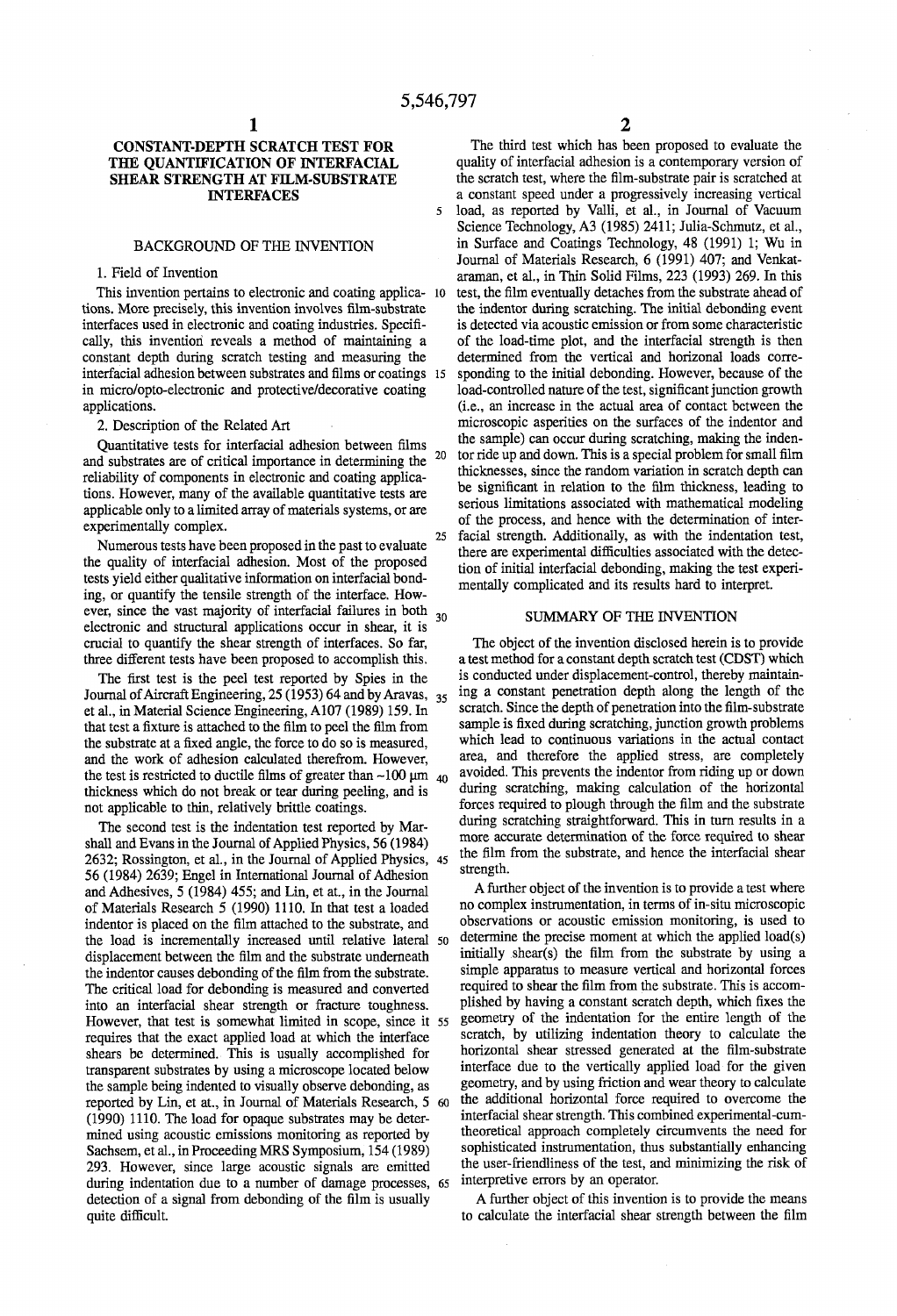and substrate sample at any point on the scratch track; therefore it can be utilized to yield adhesion data as a function of position on the sample. This can be useful when looking at the impact of local effects (such as grain boundaries, secondary phases in substrate, porosity, etc.) on the interfacial shear strength.

Another object of this invention is to provide the means to determine the interfacial shear strength between a wide variety of films and substrates. By appropriate control of the scratch depth, the rate of scratching along the horizontal direction, the indentor shape and size, and corresponding alterations to the theoretical formulas, the test can be adapted to be applicable to a wide range of film and substrate systems. The test can be applied to both ductile and relatively brittle films, which can be as thin as a few thousand <sup>15</sup> angstroms and as thick as a few hundred microns, making the test well-suited to the determination of adhesion of metallizations, conformal coatings or thermal barrier coatings to substrates in both electronic and structural applications.

### BRIEF DESCRIPTION OF THE DRAWINGS

tion.

FlG. 2 is a schematic representation of scratch (Type III).

FlG. 3 is the appearance (a) and a model (b) of Forward Lateral Flaking (FLF) during scratching of Chromium on glass. 30

FlG. 4 is a schematic representation of the experimental apparatus.

FlG. 5 shows the measured forces and calculated interfacial shear strength for Chromium (Cr) on glass with film thicknesses of (a) 2700 Åand (b) 3300 Å, respectively.  $\frac{35}{35}$  during scratching, i.e.,

### DESCRIPTION OF THE PREFERRED EMBODIMENT

When an indentor is loaded onto a film attached to a substrate, a shear stress is developed at the film-substrate interface, causing failure if the interfacial shear strength is exceeded. Three types of debond failure can occur, as reported by Lin, et al., in Journal of Materials Research 5 (1990) 1110. For weak interfaces, failure occurs on elastic  $_{45}$ loading of the film by the indentor (Type I). For intermediate interfacial strength, failure occurs after plastic deformation of the film, but before the indentor penetrates the entire film (Type II). For high interfacial strength, failure occurs after the indentor has penetrated the entire film and plastically  $_{50}$ deformed the substrate (Type III). For a film substrate system which undergoes Type III debonding, the maximum interfacial shear stress generated at the periphery of a pyramidal shaped indentor (FlG. 1) is given by:

$$
\tau_{iv}^{III} = \frac{-0.6875H_f}{\frac{k_1(z)}{\Phi k_1(z)} + \frac{\nu t}{b\sqrt{2}\Phi^2}}
$$
(1) 55

Poisson's ratio of the film; t is the film thickness;  $\phi = [6(1-\pi)\cos(\theta)]$ v)/(4+v)]<sup>1/2</sup>; z= $\phi$ b/t; k<sub>1</sub>(z) is a modified Bessel function of the second kind of the first order; and  $k'_{1}(z)$  is its derivative with respect to z.

The film hardness,  $H_{\rho}$  can be shown to be equal to  $[(W-4c^2H_8)/4(b^2-c^2)]$ , where W is the applied vertical load; 65  $H<sub>g</sub>$  is the indentation hardness of the substrate; and  $2b$  and *2c,* as shown in FlG. 1, represent the dimensions of the edges

of the square imprints of the pyramidal indentor on the film and the substrate, respectively.

When a film-substrate sample is indented by a pyramidal shaped indentor under increasing vertical load such that the 5 entire film is penetrated, but the indentation is halted prior to the initiation of debonding, the interfacial shear stress due to the vertical load is given in equation 1. The system is now in Type III configuration, although the interface is not 10 debonded. If the indentor is now displaced horizontally relative to the sample, thereby producing a scratch, an additional shear stress  $(\tau_{\text{ieff}})$ is superimposed on the shear stress already present at the interface due to the vertical force. Together, these two components comprise the total interfacial shear stress.

Upon scratching, the shear stress due to the vertical load, given by

20  $\tau_{i\nu}^{\phantom{i\nu}III}$ 

for a stationary indentor, is altered. When a pyramidal indentor is used to scratch the film-substrate sample with a FIG. 1 is a schematic representation of Type III Indenta- pyramidal face in the forward direction, only three-quarters <sup>25</sup>of the surface area of the indentor is in contact with the test sample (FIG. 2). Therefore  $H_f$  equals  $[(W-3c^2-H_s)/3(b^2-1)]$  $(c^2)$ ]. Substituting this value in equation 1, the shear stress at the interface due to the vertical force during scratching is:

$$
\tau_{thv}^{III} = \frac{-0.6875 \times \frac{W - 3C^2 H_s}{3(b^2 - c^2)}}{\frac{k_1(z)}{\phi k_1(z)} + \frac{vt}{b} \sqrt{2} \phi^2}
$$
(2)

In addition to the shear stress due to the vertical load

 $\tau_{i h v^{'}}{}^{I\!I}$ 

there is an interfacial shear stress,  $\tau_{ie\text{f}j}$ , generated due to the applied horizontal force  $(F_h)$ , given by a force balance in the horizontal direction as follows:

$$
F_h = F_{sind} + P_s + F_{final} P_f + F_{ieff}
$$
 (3)

where  $F_{\text{s/ind}}$  represents the shear force between the indentor and the substrate;  $P_s$  represents the force required to plough through the substrate;  $F_{final}$  is the force required for the indentor to shear the film;  $P_f$  the force necessary to plough the film; and  $F_{ief}$  is the shear force at the interface due to the applied horizontal force.

*Fslind* is given by:

$$
F_{\text{slind}} = S_{\text{slind}} A_{\text{slind}} \approx \frac{H_s}{5.5} \times \frac{2c^2}{\sin(\Theta/2)}\tag{4}
$$

where the substrate shear yield strength  $S_{s/ind}$  can be approximated as  $(H<sub>s</sub>5.5)$ ;  $A<sub>s/ind</sub>$  represents the area of contact between the substrate and the indentor along the two where  $H_f$  is the indentation hardness of the film; v is the side pyramidal faces which shear the substrate; and  $\theta$  is the 60 apex angle of the pyramidal indentor.

 $P<sub>g</sub>$  can be written as:

$$
P_s = H_s c^2 \cot(\theta/2) \tag{5}
$$

where  $c^2$  cot ( $\theta$ /2) is the area of the leading face on the indentor in contact with the substrate, projected onto a vertical plane normal to the scratch direction.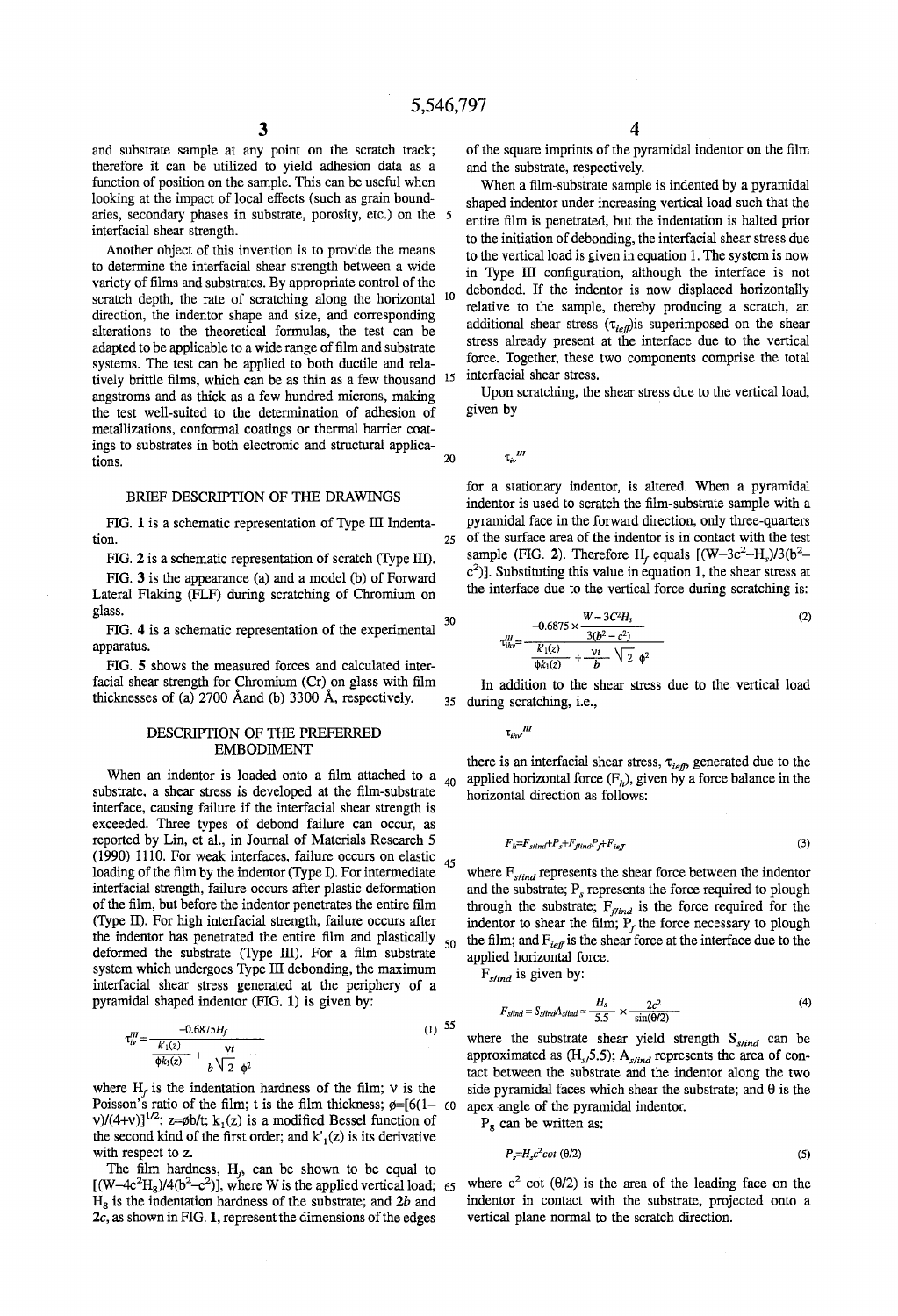*Fflind* can be written as:

$$
F_{\text{Jlind}} = S_{\text{Jlind}} A_{\text{Jlind}} \approx \frac{H_f}{5.5} \times \frac{2(b^2 - c^2)}{\sin(\theta/2)}\tag{6}
$$

where  $S_{\text{wind}}$  is the shear yield strength of the film; and  $A_{\text{fluid}}$ is the area of contact between the film and the indentor along the two side pyramidal faces.

The film ploughing force  $P_r$  is given by:

$$
P_f = H_f(b + c)t = \frac{W - 3H_s c^2}{3(b^2 - c^2)} \quad (b + c)t
$$
\n(7)

where (b+c) t represents the area of the leading face of the indentor in contact with the film, projected onto a vertical plane normal to the scratch direction.

Since all the quantities on the right hand sides of equa- $_{15}$ tions 4 through 7 can be measured,  $F_{\text{ref}}$  can be obtained from equation 3 if  $F_h$  is known.  $\overline{\tau}_{ihv}^m = \frac{1}{A}$ 

 $\tau_{\text{ref}}$  can be obtained using *F*<sub>*ieff*</sub> 4c<sup>2</sup>, where 4c<sup>2</sup> represents the imprint of the indentor at the film-substrate interface.

The total interfacial shear stress,  $\tau_i$ , is then given by:

$$
\tau_i = \tau_{ih} \cdot H + \tau_{ieff} \tag{8}
$$

If the film shears off the substrate during scratching,  $\tau_i$ equals the interfacial shear strength.

During scratching of a film-substrate pair, the moving  $_{25}$ indentor applies a shear stress on the interface ahead of its leading pyramidal face, shears the film and the substrate with the side pyramidal faces, and ploughs through the film and substrate with the leading face. In addition, there may be other damage mechanisms operative, such as flaking, buckother damage mechanisms operative, such as haking, buck-<br> $\frac{30}{30}$ Hedenqvist, et al., in Surface and Coatings Technology, 41 (1990) 31 and Bull in Stirface and Coatings Technology, 50 (1991) 25.

The above derivation of the interfacial shear strength is based on the assumption that no such damage mechanism is <sup>35</sup> operative, and that the indentor cuts through the filmsubstrate pair cleanly, debonding the film from the substrate as it moves. However, as seen in FIG. *3a,* which shows a scratch on a 3650 A thick Chromium film on glass, the moving indentor typically causes the film ahead of it to flake 40 off from the substrate. This has been referred to as forward lateral flaking (FLF) in the literature (See Hedenqvist, referred to above). In this damage mode, the film gets detached from the substrate in front of the indentor due to the build-up of compressive stresses which cause the film to <sup>45</sup> buckle, resulting in the removal of quasi-circular flakes. Forward lateral flaking (FLF) can be incorporated in the analysis by modeling the scratch as a series of truncated circles, each representing a flake, as shown in FIG. 3b.

$$
A = \pi b_{max}^2 - b_{max}^2 \sin^{-1} \frac{b_{min}}{b_{max}} + b_{max} b_{min} \cos \left[ \sin^{-1} \frac{b_{min}}{b_{max}} \right] \tag{9}
$$

where  $2b_{min}$  equals the edge length of the square imprint of the pyramidal indentor on the film; and  $2b_{max}$  is the average 55 flake diameter.

In practice, average values of  $b_{min}$  and  $b_{max}$  can be measured directly by microscopically inspecting the scratch track. To account for shearing of the film off the substrate over the area, A, during FLF, the term  $F_{\text{ref}}$  in equation 3 is  $\frac{60}{3}$ replaced by:

$$
\bar{\tau}_{\text{ref}}A
$$

 $\bar{\tau}_{\mathit{ref}}$ 

is the mean shear stress on the interface under each flake due to  $F<sub>b</sub>$ . Further, since the film flakes off during forward lateral flaking (FLF), it is not sheared by the indentor, necessitating the term  $F_{\text{final}}$  to be dropped from equation 3. Additionally, 5 tIle shear stress due to the vertical load, given by

 $\tau_{i h \nu}^{\phantom{\dagger}} ^{\phantom{\dagger}}$ 

now needs to be averaged over the flake area, A, to yield the mean shear stress

 $\overline{\tau}_{ikv}$ <sup>III</sup>

under the flake due to the vertical force, W. Thus,

$$
\lim_{i\to\infty} = \frac{1}{t} \int \tau_{i\omega}^{III}(r) dA \tag{10}
$$

where (r) is the distance of any point under the flake from the center of the indentor, and the interfacial shear strength is 20 given by:

$$
\bar{\tau}_i = \bar{\tau}_{i\mu\nu}^{\ \ \mu} + \bar{\tau}_{i\neq\bar{\mu}} \tag{11}
$$

The apparatus  $(10)$  for performing the constant depth scratch test is shown schematically in FIG. 4. The set-up consists of a diamond indentor (12), attached to. a vertical load cell (14) for measuring the vertical force W, mounted on the moving cross-head (16) of an Instron  $TM$  frame (18). The film-substrate sample (20) is mounted on a motorized translation stage (22), driven by a D.C. Servo-Motor (24). A motorized micrometer drive (26) incorporates a horizontal load cell (28) for measuring the horizontal force  $F<sub>h</sub>$ . The sample (20) is held in place with mounting clips (30). A linear variable displacement transducer, LVDT, (38) is used to measure the horizontal force  $F_h$ . A micro-proximitor probe (40) is used to measure the initial depth of penetration of the indentor  $(12)$  into the sample. The data collected from the vertical load cell (14) and the horizontal load cell (28) are recorded using the Data Acquisition and Analysis System (44), which is also utilized to prepare the data for plotting, and to analyze the input data for the determination of  $\tau$ , as per equations 2 through 11.

### EXPERIMENTAL

The film-substrate sample (20) used comprised a number of chromium films of different thicknesses thermally evaporated on silica glass substrates at a base pressure of  $5\times10^{-7}$ Torr. Chromium on glass was chosen as the experimental Accordingly, tile flake area, A, can be approximated as:  $\frac{50}{2}$  system since preliminary indentation experiments showed Accordingly, tile flake area, A, can be approximated as: that this system undergoes interface failure in Type III (i.e., Cr and glass bond well to each other), so that the model (equations 2-11) developed above is applicable to this system.

Following deposition, each film-substrate sample was indented to various extents by applying a number of different load levels at increments of 5 grams, starting from 0 grams. Each indentation was then inspected under a microscope to determine whether the sample underwent Type IT or Type III debonding, and the maximum load at which interface debonding did not occur. The sample was then mounted on the constant-depth scratch tester with the film side up, and indented using this load. Then, keeping the indentation depth constant, the sample was scratched in the horizontal where **65** direction, and the corresponding vertical and horizontal forces (W and F<sub>h</sub>) were measured. To enhance the repeatability of data, a petroleum based lubricant was sprayed onto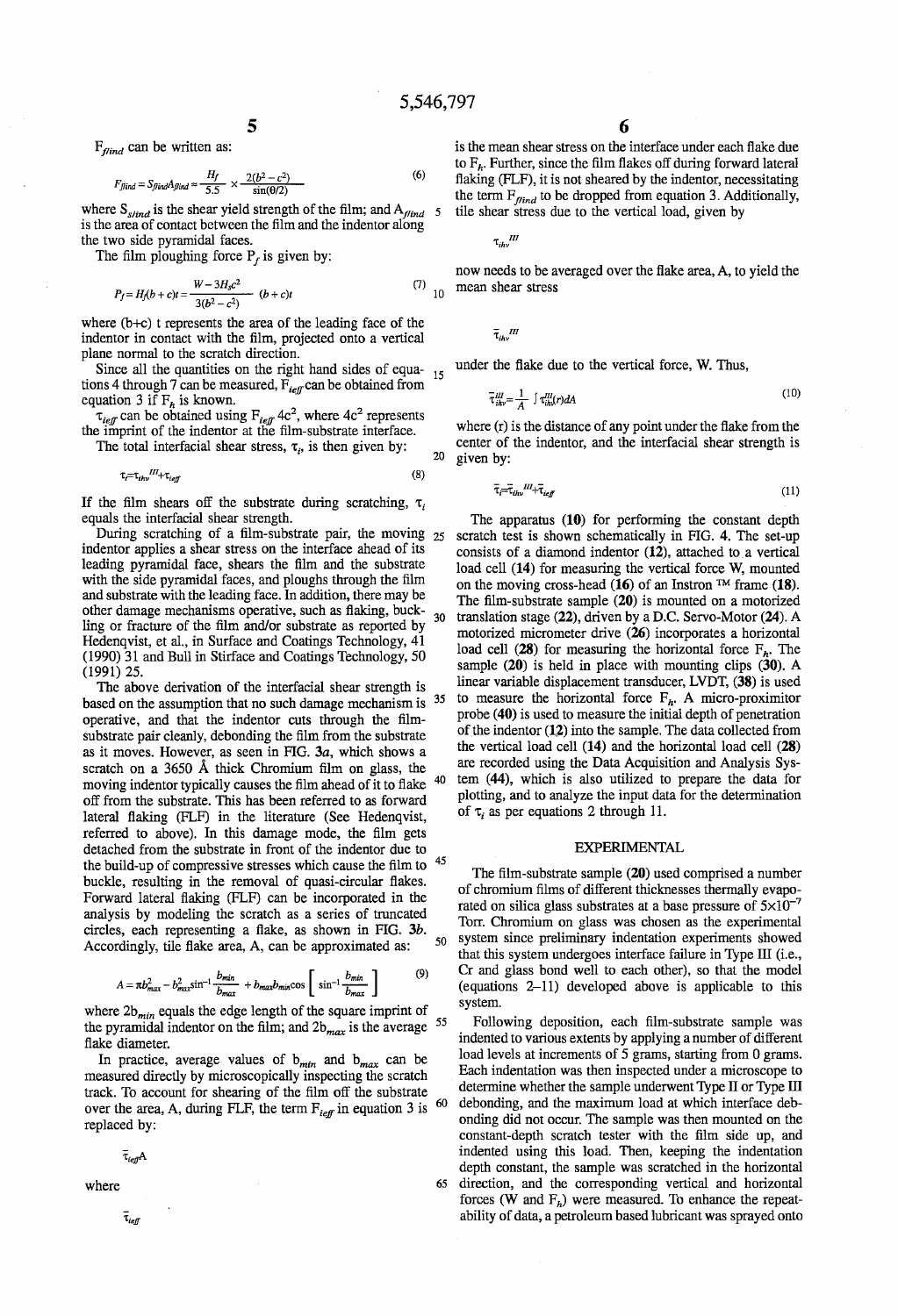the sample, as suggested by Valli and Makela in Wear, 115 (1987) 215.

presented in FIGS. *Sa* and *Sb,* which show plots of Vertical force, W, and Horizontal force, F*<sup>h</sup> ,* along with the calculated values of interfacial shear strength as a function of scratch distance for 3300 A and 2700 A thick Cr films on glass, respectively. In each experiment, the substrate was penetrated about  $0.05 \mu$ m. The Vickers hardness of the substrate was 557.7 kg/mm<sup>2</sup>, and the Poisson's ratio, v, for the film was assumed to be 0.21. As expected, Vertical force, W, and Horizontal force,  $F_h$ , increase with increasing film thickness, but the calculated shear strength does not appear to display any significant thickness dependence, suggesting that the calculated interfacial shear strength is a good indicator of <sup>15</sup> interfacial adhesion. The sources for the fluctuations in the load traces (and therefore of the shear strength) is not clear, although it is likely to be associated with forward lateral flaking (FLF).

It is to be noted that the values of *bmax* and *bmin* used for the analysis were averages recorded from micrographs of the scratches. Since the actual value of *bmax* is slightly different for each flake, use of the average results in larger fluctuations in the calculated interfacial shear strength than those observed for Vertical force, W, and Horizontal force F*h•* If a more accurate value of tile interfacial shear strength is desired,  $\tau_i$  can be calculated for the interface under each individual flake by utilizing  $b_{max}$  and  $b_{min}$  values corresponding to that specific flake.

The analytical formulations and tile experimental approach for utilizing a constant depth scratch test (CDST) for measuring the shear strength of film-substrate interfaces has been disclosed, along with preliminary experimental data for Cr-glass interfaces. The constant depth scratch test (CDST) is unique in its ability to measure interfacial shear strength as a function of position on the film-substrate sample to be tested, and simplifies the experimental approach considerably by eliminating the need to discern the initial debonding event.

Through the use of this test, it is possible to alleviate the modeling problems associated with junction growth and the difficulty in detecting the moment of initial debonding by providing a method to quantify the interfacial shear strength between films and substrates. In this approach, a part or the whole of the thickness of the film, which is bonded to the substrate, is indented using a diamond indentor. For strongly bonded interfaces, the whole film thickness is penetrated (Type III indentation), whereas for weakly bonded interfaces, only part of the film thickness is penetrated by the  $50$ indentor (Type II indentation). The indentor is then displaced relative to the sample to produce a scratch, while maintaining the scratch depth (and hence) geometry constant. During the test, the vertical and horizontal forces (W and  $F_h$ , respectively) required to sustain scratching are  $55$ measured. Then, using appropriate theoretical formulations, the shear strength of the film-substrate interface is calculated from the recorded data.

Although forward lateral flaking (FLF) is the only damage mechanism considered to be present during scratching, other 60 mechanisms, if present, can be easily incorporated in the analytical formulations of the test by considering their effect on the horizontal force  $F_h$ . Further, although the analytical formulation for the constant depth scratch test as disclosed herein is applicable to well-bonded film-substrate samples 65 (i.e., those which undergo Type III bonding), the formulation can be easily extended to relatively weakly bonded inter-

faces. An approach for this has been discussed by J. C. Campbell in his Master's thesis [''The Measurement of Adhesion at Film-Substrate Interfaces using a Constant Sample results from the constant depth scratch test are  $\frac{\text{Adneson}}{\text{Deph}}$  at Film-Substrate interfaces using a Constant depth scratch  $\frac{\text{Deph}}{\text{Deph}}$  Scratch Test", M.S. Thesis, Naval Postgraduate 5 School, December 1994], where he evaluated adhesion of gold-aluminum nitride interfaces.

> It will be known by those skilled in the art that this test is quite versatile and is potentially applicable to a wide array of film-substrate systems, including, but not limited to 10 inter-layers, multi-layered, or graded junctions.

Additionally, those skilled in the art will realize that a compact version of the apparatus can be designed fairly easy, making the test suitable for field use in the microelectronics or structural coatings industries. Because of the straightforward experimental approach, the test is not subject to interpretive difficulties like other tests of interfacial adhesion, and all computations can be easily performed in a personal computer connected to the test apparatus, enabling routine use of the test by operators with little training.

It will also be apparent to those skilled in the art that alterations in indentor geometry, the specific mechanism by which a constant scratch depth is maintained during the test, translation of the indentor instead of the sample, and other variations or modifications of the test apparatus and/or the theoretical analyses are all possible variations to this inven-<sup>25</sup> tion of constant-depth scratching.

Obviously, many modifications and variations of the present invention are possible in light of the above teachings. It is, therefore, to be understood that the present invention may be practiced within the scope of the following claims other than as described herein.

What is claimed is:

1. A method of determining the shear strength of filmsubstrate interfaces, based on precise measurements of the vertical and horizontal loads imposed on a film-substrate 35 sample by an indentor so as to debond the film from the substrate, where the indentation debonding is classified as Type I for weak interfaces when failure occurs on elastic loading of the film by the indentor, and classified as Type II for intermediate interfacial strength when failure occurs 40 after plastic deformation of the film, but before the indentor penetrates the entire film, and classified as Type III for high interfacial strength when failure occurs after the indentor has penetrated the entire film and plastically deformed the substrate, without the necessity of detecting the actual 45 debonding event, comprising the steps of:

- causing the indentor to vertically penetrate through the film, partially or completely, depending on whether the film undergoes Type II or Type III indentation debonding, and measuring the vertical force imposed upon the sample;
- moving the sample laterally in relation to the indentor, while maintaining the depth of penetration of the indentor into the film constant along the length of the scratch, for measuring the horizontal stress imposed upon the sample by the indentor; and
- combining the vertical and horizontal force measurements for calculating the inter-facial shear strength of the film-substrate sample as a funcion of position on the sample.

2. A method of scratching a film-substrate sample to determine the shear strength of the interfaces, comprising the steps of:

- securing a sample to a test apparatus having a translation stage;
- penetrating the film partially or completely with an indentor without debonding the film from the substrate;